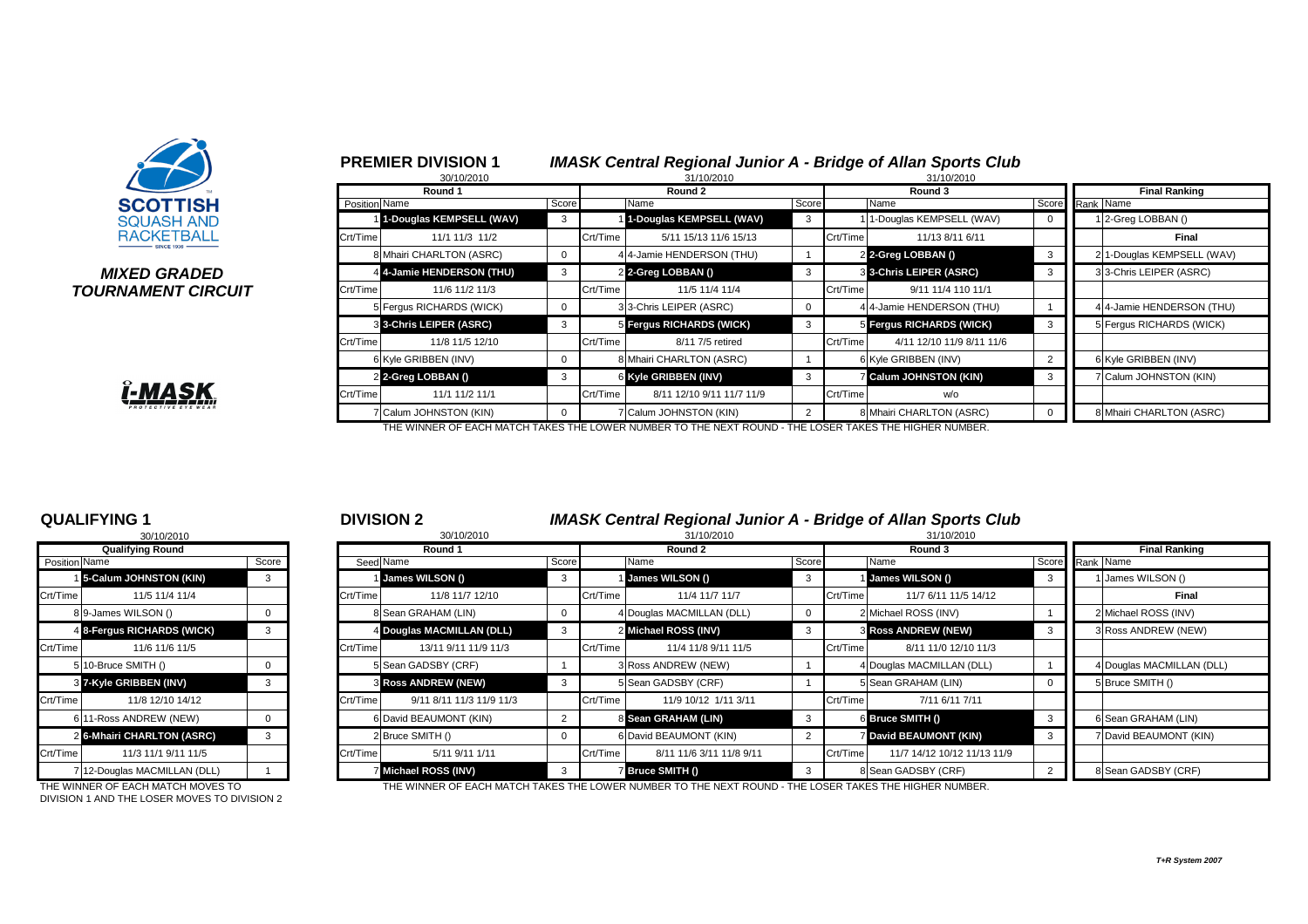# **QUALIFYING 2** <sup>2</sup> <sup>3</sup> **DIVISION 3** *IMASK Central Regional Junior A - Bridge of Allan Sports Club*

|                               | 30/10/2010                |          | 30/10/2010                    |       | 31/10/2010 |                                                                                                        |              |          | 31/10/2010                     |                      |  |                              |
|-------------------------------|---------------------------|----------|-------------------------------|-------|------------|--------------------------------------------------------------------------------------------------------|--------------|----------|--------------------------------|----------------------|--|------------------------------|
|                               | <b>Qualifying Round</b>   |          | Round 1                       |       | Round 2    |                                                                                                        |              | Round 3  |                                | <b>Final Ranking</b> |  |                              |
| <b>Position</b> Name<br>Score |                           |          | Seed Name                     | Score |            | Name                                                                                                   | Score        |          | Name                           | Score Rank Name      |  |                              |
|                               | 113-Jason LANG (DLR)      |          | 1 Jason LANG (DLR)            | 3     |            | 1 Jason LANG (DLR)                                                                                     |              |          | <b>Findlay MACDONALD (INV)</b> |                      |  | 1 Findlay MACDONALD (INV)    |
| $Crt/T$ ime                   | 5/11 11/8 8/11 11/8 5/11  | Crt/Time | 11/4 11/9 9/11 11/3           |       | Crt/Time   | 7/11 11/9 9/11 11/8 9/11                                                                               |              | Crt/Time | 12/10 6/11 11/9 5/11 11/7      |                      |  | <b>Final</b>                 |
|                               | 8 17-Michael ROSS (INV)   |          | 8 Craig VALENTE-WALLACE (LL)  |       |            | 4 Findlay MACDONALD (INV)                                                                              | $\mathbf{3}$ |          | 2 Morgan MCGUIRE (DLR)         |                      |  | 2 Morgan MCGUIRE (DLR)       |
|                               | $4$ 16-Bye                |          | 4 Elspeth YOUNG (KIN)         |       |            | 2 Morgan MCGUIRE (DLR)                                                                                 | 3            |          | 3 Andrew GRAYDON (BOA)         |                      |  | 3 Jason LANG (DLR)           |
| $Crt/T$ ime                   |                           | Crt/Time | 11/4 10/12 8/11 8/11          |       | Crt/Time   | 11/3 11/9 12/10                                                                                        |              | Crt/Time | 5/11 7/11 15/13 11/6 8/11      |                      |  |                              |
|                               | 5 18-Sean GADSBY (CRF)    |          | 5 Findlay MACDONALD (INV)     |       |            | 3 Andrew GRAYDON (BOA)                                                                                 | 0            |          | 4 Jason LANG (DLR)             | - 3                  |  | 4 Andrew GRAYDON (BOA)       |
|                               | 3 15-Morgan MCGUIRE (DLR) |          | 3Bye                          |       |            | 5 Elspeth YOUNG (KIN)                                                                                  |              |          | 5 Craig VALENTE-WALLACE (LL)   | 2                    |  | 5 Kirsty LOBBAN (INV)        |
| $Crt/T$ ime                   | 9/11 8/11 11/5 13/11 8/11 | Crt/Time |                               |       | Crt/Time   | 8/11 11/8 3/11 6/11                                                                                    |              | Crt/Time | 8/11 6/11 11/7 11/9 10/12      |                      |  |                              |
|                               | 6 19-David BEAUMONT (KIN) |          | <b>6 Andrew GRAYDON (BOA)</b> |       |            | 8 Craig VALENTE-WALLACE (LL)                                                                           | 3            |          | <b>6 Kirsty LOBBAN (INV)</b>   |                      |  | 6 Craig VALENTE-WALLACE (LL) |
|                               | 2 14-Sean GRAHAM (LIN)    |          | 2 Morgan MCGUIRE (DLR)        |       |            | 6 Bye                                                                                                  | 0            |          | 7 Bye                          |                      |  | 7 Elspeth YOUNG (KIN)        |
| $Crt/T$ ime                   | 11/5 11/4 11/3            | Crt/Time | 5/11 11/9 11/1 11/4           |       | Crt/Time   |                                                                                                        |              | Crt/Time |                                |                      |  |                              |
|                               | 7 20-Elspeth YOUNG (KIN)  |          | 7 Kirsty LOBBAN (INV)         |       |            | <b>7 Kirsty LOBBAN (INV)</b>                                                                           | 3            |          | 8 Elspeth YOUNG (KIN)          |                      |  | 8 Bye                        |
|                               |                           |          |                               |       |            | THE WILLIED OF EACH MATOLITAICE THE LOWED NUMBER TO THE NEVER OUND. THE LOOFD TAKES THE HIGHED NUMBER. |              |          |                                |                      |  |                              |

THE WINNER OF EACH MATCH MOVES TO THE THE WINNER OF EACH MATCH TAKES THE LOWER NUMBER TO THE NEXT ROUND - THE LOSER TAKES THE HIGHER NUMBER.



|                         | 30/10/2010                     |       |  |  |  |  |  |  |  |
|-------------------------|--------------------------------|-------|--|--|--|--|--|--|--|
| <b>Qualifying Round</b> |                                |       |  |  |  |  |  |  |  |
| Position Name           |                                | Score |  |  |  |  |  |  |  |
| 1.                      | 13-Jason LANG (DLR)            | 2     |  |  |  |  |  |  |  |
| Crt/Time                | 5/11 11/8 8/11 11/8 5/11       |       |  |  |  |  |  |  |  |
| 8                       | 17-Michael ROSS (INV)          | 3     |  |  |  |  |  |  |  |
| 4                       | 16-Bye                         | 0     |  |  |  |  |  |  |  |
| Crt/Time                |                                |       |  |  |  |  |  |  |  |
| 5                       | 18-Sean GADSBY (CRF)           | 3     |  |  |  |  |  |  |  |
| 3                       | 15-Morgan MCGUIRE (DLR)        | 2     |  |  |  |  |  |  |  |
| Crt/Time                | 9/11 8/11 11/5 13/11 8/11      |       |  |  |  |  |  |  |  |
| 6                       | <b>19-David BEAUMONT (KIN)</b> | 3     |  |  |  |  |  |  |  |
| $\overline{2}$          | 14-Sean GRAHAM (LIN)           | 3     |  |  |  |  |  |  |  |
| Crt/Time                | 11/5 11/4 11/3                 |       |  |  |  |  |  |  |  |
| 71                      | 20-Elspeth YOUNG (KIN)         | ი     |  |  |  |  |  |  |  |

DIVISION 2 AND THE LOSER MOVES TO DIVISION 3

|               | 30/10/2010                             |       |  |  |  |  |  |  |  |  |  |
|---------------|----------------------------------------|-------|--|--|--|--|--|--|--|--|--|
|               | <b>Qualifying Round</b>                |       |  |  |  |  |  |  |  |  |  |
| Position Name |                                        | Score |  |  |  |  |  |  |  |  |  |
|               | 1 21-Kirsty LOBBAN (INV)               | 3     |  |  |  |  |  |  |  |  |  |
| Crt/Time      | 12/14 11/4 2/11 12/10 11/6             |       |  |  |  |  |  |  |  |  |  |
|               | 8 25-Andrew STARK (SGF)                | 2     |  |  |  |  |  |  |  |  |  |
|               | 4 24-Adrian OLIVEIRA (PER)             | O     |  |  |  |  |  |  |  |  |  |
| Crt/Time      | 5/11 7/11 9/11                         |       |  |  |  |  |  |  |  |  |  |
|               | 5 26-Findlay MACDONALD (INV)           | 3     |  |  |  |  |  |  |  |  |  |
|               | 3 23-Gillian CRAWFORD (CRF)            | 1     |  |  |  |  |  |  |  |  |  |
| Crt/Time      | 11/8 8/11 9/11 9/11                    |       |  |  |  |  |  |  |  |  |  |
|               | 6 27-Andrew GRAYDON (BOA)              | 3     |  |  |  |  |  |  |  |  |  |
|               | 22-Martin ROSS (INV)                   | ი     |  |  |  |  |  |  |  |  |  |
| Crt/Time      | 8/11 9/11 8/11                         |       |  |  |  |  |  |  |  |  |  |
|               | <b>7 28-Craig VALENTE-WALLACE (LL)</b> | 3     |  |  |  |  |  |  |  |  |  |

# **QUALIFYING 3** <sup>3</sup> <sup>4</sup> **DIVISION 4** *IMASK Central Regional Junior A - Bridge of Allan Sports Club*

|                       | 30/10/2010                      |       |          | 30/10/2010                     |       | 31/10/2010 |                                                                                                          |    |          | 31/10/2010                  |                      |  |                              |
|-----------------------|---------------------------------|-------|----------|--------------------------------|-------|------------|----------------------------------------------------------------------------------------------------------|----|----------|-----------------------------|----------------------|--|------------------------------|
|                       | <b>Qualifying Round</b>         |       |          | Round 1                        |       | Round 2    | Round 3                                                                                                  |    |          |                             | <b>Final Ranking</b> |  |                              |
| <b>Position</b> Name  |                                 | Score |          | Seed Name                      | Score |            | Score<br>Name                                                                                            |    |          | Name                        | Score                |  | Rank Name                    |
|                       | 1 21-Kirsty LOBBAN (INV)        | -3    |          | 1 Martin ROSS (INV)            |       |            | 1 Martin ROSS (INV)                                                                                      | -3 |          | 1 Martin ROSS (INV)         |                      |  | <b>Adrian OLIVEIRA (PER)</b> |
| Crt/Time              | 12/14 11/4 2/11 12/10 11/6      |       | Crt/Time | 11/8 11/8 11/8                 |       | Crt/Time   | 11/9 8/11 10/12 11/7 11/9                                                                                |    | Crt/Time | 7/11 8/11 14/12 13/11 12/14 |                      |  | <b>Final</b>                 |
|                       | 8 25-Andrew STARK (SGF)         |       |          | <b>B</b> Richard HOLLINS (MAC) |       |            | 4 Andrew STARK (SGF)                                                                                     |    |          | 2 Adrian OLIVEIRA (PER)     |                      |  | 2 Martin ROSS (INV)          |
|                       | 424-Adrian OLIVEIRA (PER)       |       |          | 4 Andrew STARK (SGF)           |       |            | 2 Harry ANDERSON (WC)                                                                                    |    |          | 3 Harry ANDERSON (WC)       |                      |  | 3 Andrew STARK (SGF)         |
| Crt/Time              | 5/11 7/11 9/11                  |       | Crt/Time | 11/4 11/5 11/9                 |       | Crt/Time   | 7/11 11/13 9/11                                                                                          |    | Crt/Time | 8/11 8/11 10/12             |                      |  |                              |
|                       | 5 26-Findlay MACDONALD (INV)    | 3     |          | 5 Andrew ROBERTS ()            |       |            | 3 Adrian OLIVEIRA (PER)                                                                                  | -3 |          | 4 Andrew STARK (SGF)        |                      |  | 4 Harry ANDERSON (WC)        |
|                       | 3 23-Gillian CRAWFORD (CRF)     |       |          | 3 Adrian OLIVEIRA (PER)        |       |            | 5 Andrew ROBERTS ()                                                                                      |    |          | 5 Richard HOLLINS (MAC)     |                      |  | 5Gillian CRAWFORD (CRF)      |
| Crt/Time <sup>[</sup> | 11/8 8/11 9/11 9/11             |       | Crt/Time | 11/5 8/11 11/8 8/11 11/6       |       | Crt/Time   | 11/9 5/11 5/11 11/7 5/11                                                                                 |    | Crt/Time | 12/14 11/8 6/11 11/9 16/18  |                      |  |                              |
|                       | 6 27-Andrew GRAYDON (BOA)       |       |          | 6 Ewan HEARNS (INV)            |       |            | 8 Richard HOLLINS (MAC)                                                                                  |    |          | 6 Gillian CRAWFORD (CRF)    |                      |  | 6 Richard HOLLINS (MAC)      |
|                       | 22-Martin ROSS (INV)            |       |          | 2 Gillian CRAWFORD (CRF)       |       |            | 6 Ewan HEARNS (INV)                                                                                      |    |          | <b>7 Ewan HEARNS (INV)</b>  |                      |  | 7 Ewan HEARNS (INV)          |
| Crt/Time              | 8/11 9/11 8/11                  |       | Crt/Time | 4/11 4/11 5/11                 |       | Crt/Time   | 10/12 5/11 7/11                                                                                          |    | Crt/Time | 11/4 11/9 11/9              |                      |  |                              |
|                       | 7 28-Craig VALENTE-WALLACE (LL) |       |          | <b>Harry ANDERSON (WC)</b>     |       |            | <b>Gillian CRAWFORD (CRF)</b>                                                                            |    |          | 8 Andrew ROBERTS ()         |                      |  | 8 Andrew ROBERTS ()          |
|                       |                                 |       |          |                                |       |            | THE WILLER AF ELAILUITAILT (1770 THE LAWER WILLER TA THE UP OF BAINS - THE LAAFR TULES THE UNITER WILLER |    |          |                             |                      |  |                              |

THE WINNER OF EACH MATCH MOVES TO THE THE WINNER OF EACH MATCH TAKES THE LOWER NUMBER TO THE NEXT ROUND - THE LOSER TAKES THE HIGHER NUMBER.

| 31/10/2010 |  |
|------------|--|

# <u>I-MASK</u>

DIVISION 3 AND THE LOSER MOVES TO DIVISION 4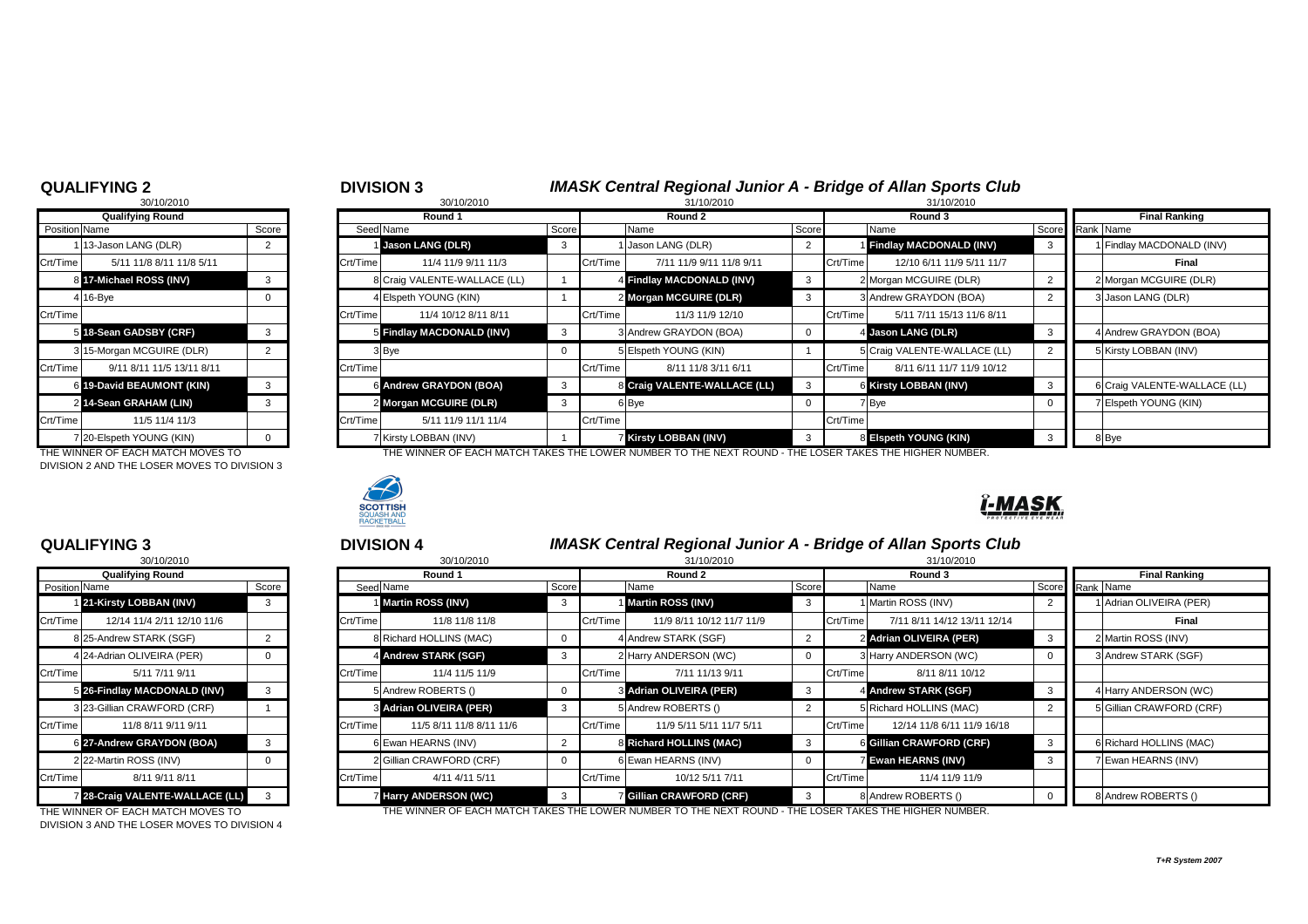### **QUALIFYING 4** <sup>4</sup> <sup>5</sup> **DIVISION 5** *IMASK Central Regional Junior A - Bridge of Allan Sports Club*

| <b>WUALIL LING 4</b> |                             |       | UIVIOIUN J |                           |                      | <b>IMAJN CENTRAL NEGROTAL JUNIOL A - DITUGE OF ANALL SPOLIS CRID</b> |          |                                                                                                      |       |            |                               |  |                      |                           |  |
|----------------------|-----------------------------|-------|------------|---------------------------|----------------------|----------------------------------------------------------------------|----------|------------------------------------------------------------------------------------------------------|-------|------------|-------------------------------|--|----------------------|---------------------------|--|
|                      | 30/10/2010                  |       |            |                           | 30/10/2010           |                                                                      |          | 31/10/2010                                                                                           |       | 31/10/2010 |                               |  |                      |                           |  |
|                      | <b>Qualifying Round</b>     |       |            | Round 1                   |                      |                                                                      | Round 2  |                                                                                                      |       |            | Round 3                       |  | <b>Final Ranking</b> |                           |  |
| Position Name        |                             | Score |            | Seed Name                 |                      | Score                                                                |          | Name                                                                                                 | Score |            | Name                          |  | Score Rank Name      |                           |  |
|                      | 1 29-Harry ANDERSON (WC)    | 3     |            | Jack HOGG (PER)           |                      | -3                                                                   |          | 1 Jack HOGG (PER)                                                                                    |       |            | Jack HOGG (PER)               |  |                      | David TOLLAND (GIF)       |  |
| Crt/Time             | 11/6 14/12 13/11            |       | Crt/Time   |                           | 11/4 11/7 11/2       |                                                                      | Crt/Time | 11/5 11/7 11/9                                                                                       |       | Crt/Time   | 11/7 7/11 5/11 7/11           |  |                      | <b>Final</b>              |  |
|                      | 833-David TOLLAND (GIF)     |       |            | 8 Ryan GILLIES (LIN)      |                      |                                                                      |          | 4 Rebecca MCKERCHAR (PER)                                                                            |       |            | 2 David TOLLAND (GIF)         |  |                      | 2 Jack HOGG (PER)         |  |
|                      | 4 32-Andrew ROBERTS ()      |       |            | 4 Rebecca MCKERCHAR (PER) |                      |                                                                      |          | 2 David TOLLAND (GIF)                                                                                |       |            | 3 Struan GRANT (SGF)          |  |                      | 3 Rebecca MCKERCHAR (PER) |  |
| Crt/Time             | 6/11 11/8 11/7 11/5         |       | Crt/Time   |                           | 11/7 9/11 11/5 11/9  |                                                                      | Crt/Time | 11/1 11/5 11/6                                                                                       |       | Crt/Time   | 9/11 7/11 9/11                |  |                      |                           |  |
|                      | 534-Amy DOUGLAS ()          |       |            | 5 Jordan GEDDES (INV)     |                      |                                                                      |          | 3 Struan GRANT (SGF)                                                                                 |       |            | 4 Rebecca MCKERCHAR (PER)     |  |                      | 4 Struan GRANT (SGF)      |  |
|                      | 331-Jack HOGG (PER)         |       |            | 3 Amy DOUGLAS ()          |                      |                                                                      |          | 5 Jordan GEDDES (INV)                                                                                |       |            | 5 Ryan GILLIES (LIN)          |  |                      | 5 Gregor VINCENT (LIN)    |  |
| Crt/Time             | 8/11 7/11 11/5 7/11         |       | Crt/Time   |                           | 9/11 8/11 11/13      |                                                                      | Crt/Time | 6/11 9/11 12/10 4/11                                                                                 |       | Crt/Time   | 6/11 0/11 7/11                |  |                      |                           |  |
|                      | 6 35-Ewan HEARNS (INV)      | 3     |            | 6 Struan GRANT (SGF)      |                      | $\mathbf{3}$                                                         |          | 8 Ryan GILLIES (LIN)                                                                                 |       |            | <b>6 Gregor VINCENT (LIN)</b> |  |                      | 6 Ryan GILLIES (LIN)      |  |
|                      | 2 30-Richard HOLLINS (MAC)  | 3     |            | 2 David TOLLAND (GIF)     |                      | 3                                                                    |          | 6 Amy DOUGLAS ()                                                                                     |       |            | 7 Amy DOUGLAS ()              |  |                      | 7 Amy DOUGLAS ()          |  |
| Crt/Time             | 11/4 11/6 9/11 11/6         |       | Crt/Time   |                           | 11/4 11/4 7/11 15/13 |                                                                      | Crt/Time | 5/11 5/11 8/11                                                                                       |       | Crt/Time   | 7/11 11/7 12/10 4/11 11/9     |  |                      |                           |  |
|                      | 736-Rebecca MCKERCHAR (PER) |       |            | 7 Gregor VINCENT (LIN)    |                      |                                                                      |          | <b>7 Gregor VINCENT (LIN)</b>                                                                        |       |            | 8 Jordan GEDDES (INV)         |  |                      | 8 Jordan GEDDES (INV)     |  |
|                      |                             |       |            |                           |                      |                                                                      |          | THE BUILDER AF FIAU LUTAUT CLEATHE LAUFR HUIDER TA THE UP CEALLINE. THE LAAFR TULER THE UAUFR HUIDER |       |            |                               |  |                      |                           |  |

THE WINNER OF EACH MATCH MOVES TO THE WINNER OF EACH MATCH TAKES THE LOWER NUMBER TO THE NEXT ROUND - THE LOSER TAKES THE HIGHER NUMBER.



| 30/10/2010              |                             |       |  |  |  |  |  |  |  |
|-------------------------|-----------------------------|-------|--|--|--|--|--|--|--|
| <b>Qualifying Round</b> |                             |       |  |  |  |  |  |  |  |
| Position Name           |                             | Score |  |  |  |  |  |  |  |
|                         | 1 29-Harry ANDERSON (WC)    | З     |  |  |  |  |  |  |  |
| Crt/Time                | 11/6 14/12 13/11            |       |  |  |  |  |  |  |  |
|                         | 8 33-David TOLLAND (GIF)    | 0     |  |  |  |  |  |  |  |
|                         | 4 32-Andrew ROBERTS ()      | 3     |  |  |  |  |  |  |  |
| Crt/Time                | 6/11 11/8 11/7 11/5         |       |  |  |  |  |  |  |  |
|                         | 534-Amy DOUGLAS ()          |       |  |  |  |  |  |  |  |
|                         | 331-Jack HOGG (PER)         | 1     |  |  |  |  |  |  |  |
| Crt/Time                | 8/11 7/11 11/5 7/11         |       |  |  |  |  |  |  |  |
|                         | 6 35-Ewan HEARNS (INV)      | 3     |  |  |  |  |  |  |  |
|                         | 2 30-Richard HOLLINS (MAC)  | 3     |  |  |  |  |  |  |  |
| lCrt/Time               | 11/4 11/6 9/11 11/6         |       |  |  |  |  |  |  |  |
|                         | 736-Rebecca MCKERCHAR (PER) |       |  |  |  |  |  |  |  |

DIVISION 4 AND THE LOSER MOVES TO DIVISION 5

|                         | 30/10/2010                 |       |  |  |  |  |  |  |  |  |
|-------------------------|----------------------------|-------|--|--|--|--|--|--|--|--|
| <b>Qualifying Round</b> |                            |       |  |  |  |  |  |  |  |  |
| Position Name           |                            | Score |  |  |  |  |  |  |  |  |
|                         | 1 37-Gregor VINCENT (LIN)  | 3     |  |  |  |  |  |  |  |  |
| Crt/Time                | 11/8 11/4 4/11 11/5        |       |  |  |  |  |  |  |  |  |
|                         | 841-Bethany GALLAGHER (GA) | 1     |  |  |  |  |  |  |  |  |
| 41                      | 40-Jordan GEDDES (INV)     | 3     |  |  |  |  |  |  |  |  |
| Crt/Time                | 7/11 11/6 11/8 11/3        |       |  |  |  |  |  |  |  |  |
|                         | 542-Andrew SORBIE (KIN)    | 1     |  |  |  |  |  |  |  |  |
| 31                      | 39-Struan GRANT (SGF)      | 3     |  |  |  |  |  |  |  |  |
| Crt/Time                | 11/4 11/4 11/5             |       |  |  |  |  |  |  |  |  |
|                         | 6 43-William PRENTICE (GA) | ი     |  |  |  |  |  |  |  |  |
|                         | 238-Jamie BODE (KIN)       | 1     |  |  |  |  |  |  |  |  |
| Crt/Time                | 11/7 7/11 5/11 8/11        |       |  |  |  |  |  |  |  |  |
| $\overline{7}$          | 44-Ryan GILLIES (LIN)      | 3     |  |  |  |  |  |  |  |  |

# **QUALIFYING 5** <sup>5</sup> <sup>6</sup> **DIVISION 6** *IMASK Central Regional Junior A - Bridge of Allan Sports Club*

|                        | 30/10/2010                 |   |          | 30/10/2010                   | 31/10/2010 |          |                               | 31/10/2010 |          |                                 |                      |                          |  |
|------------------------|----------------------------|---|----------|------------------------------|------------|----------|-------------------------------|------------|----------|---------------------------------|----------------------|--------------------------|--|
|                        | <b>Qualifying Round</b>    |   |          | Round 1                      |            |          | Round 2                       |            |          | Round 3                         | <b>Final Ranking</b> |                          |  |
| Position Name<br>Score |                            |   |          | Seed Name<br>Score           |            | Name     |                               | Score      |          | Name                            |                      | Score Rank Name          |  |
|                        | 137-Gregor VINCENT (LIN)   | 3 |          | Jamie BODE (KIN)             |            |          | Jamie BODE (KIN)              | -3         |          | <b>Jamie BODE (KIN)</b>         |                      | 1 Jamie BODE (KIN)       |  |
| Crt/Time               | 11/8 11/4 4/11 11/5        |   | Crt/Time | 11/2 12/10 11/9              |            | Crt/Time | 11/7 11/1 11/7                |            | Crt/Time | 8/11 5/11 11/8 13/11 11/6       |                      | <b>Final</b>             |  |
|                        | 841-Bethany GALLAGHER (GA) |   |          | 8 Ross HENDERSON (INV)       |            |          | 4 William PRENTICE (GA)       |            |          | 2 David BRENNAN (WC)            |                      | 2 David BRENNAN (WC)     |  |
|                        | 4 40-Jordan GEDDES (INV)   |   |          | 4 William PRENTICE (GA)      |            |          | 2 David BRENNAN (WC)          | 3          |          | <b>3 Andrew SORBIE (KIN)</b>    |                      | 3 Andrew SORBIE (KIN)    |  |
| Crt/Time               | 7/11 11/6 11/8 11/3        |   | Crt/Time | 11/5 11/7 11/9               |            | Crt/Time | 11/6 8/11 9/11 11/5 11/8      |            | Crt/Time | 11/5 13/11 10/12 10/12 8/11     |                      |                          |  |
|                        | 542-Andrew SORBIE (KIN)    |   |          | 5 Alasdair PROTT (INV)       |            |          | 3 Andrew SORBIE (KIN)         |            |          | 4 William PRENTICE (GA)         |                      | 1William PRENTICE (GA)   |  |
|                        | 3 39-Struan GRANT (SGF)    |   |          | <b>3 Andrew SORBIE (KIN)</b> |            |          | 5 Alasdair PROTT (INV)        |            |          | 5 Ross HENDERSON (INV)          |                      | 5 Bethany GALLAGHER (GA) |  |
| Crt/Time               | 11/4 11/4 11/5             |   | Crt/Time | 11/6 4/11 12/10 11/6         |            | Crt/Time | 6/11 8/11 5/11                |            | Crt/Time | 6/11 11/9 12/14 15/13 5/11      |                      |                          |  |
|                        | 6 43-William PRENTICE (GA) |   |          | 6 Carrie HALLAM (ESC)        |            |          | <b>8 Ross HENDERSON (INV)</b> | -3         |          | <b>6 Bethany GALLAGHER (GA)</b> |                      | 6 Ross HENDERSON (INV)   |  |
|                        | 238-Jamie BODE (KIN)       |   |          | 2 Bethany GALLAGHER (GA)     |            |          | 6 Carrie HALLAM (ESC)         |            |          | <b>Z Carrie HALLAM (ESC)</b>    |                      | 7 Carrie HALLAM (ESC)    |  |
| Crt/Time               | 11/7 7/11 5/11 8/11        |   | Crt/Time | 11/8 6/11 10/12 8/11         |            | Crt/Time | 6/11 12/14 4/11               |            | Crt/Time | 11/7 10/12 11/8 11/5            |                      |                          |  |
|                        | 744-Ryan GILLIES (LIN)     |   |          | <b>Z David BRENNAN (WC)</b>  |            |          | <b>Bethany GALLAGHER (GA)</b> |            |          | 8 Alasdair PROTT (INV)          |                      | 8 Alasdair PROTT (INV)   |  |

THE WINNER OF EACH MATCH MOVES TO THE THE WINNER OF EACH MATCH TAKES THE LOWER NUMBER TO THE NEXT ROUND - THE LOSER TAKES THE HIGHER NUMBER.

| <b>Final Ranking</b> |                           |  |  |  |  |  |  |  |  |
|----------------------|---------------------------|--|--|--|--|--|--|--|--|
| Rank                 | Name                      |  |  |  |  |  |  |  |  |
| 1                    | David TOLLAND (GIF)       |  |  |  |  |  |  |  |  |
|                      | Final                     |  |  |  |  |  |  |  |  |
| $\overline{2}$       | Jack HOGG (PER)           |  |  |  |  |  |  |  |  |
|                      | 3 Rebecca MCKERCHAR (PER) |  |  |  |  |  |  |  |  |
|                      |                           |  |  |  |  |  |  |  |  |
|                      | 4 Struan GRANT (SGF)      |  |  |  |  |  |  |  |  |
|                      | 5 Gregor VINCENT (LIN)    |  |  |  |  |  |  |  |  |
|                      |                           |  |  |  |  |  |  |  |  |
|                      | 6 Ryan GILLIES (LIN)      |  |  |  |  |  |  |  |  |
|                      | 7 Amy DOUGLAS ()          |  |  |  |  |  |  |  |  |
|                      |                           |  |  |  |  |  |  |  |  |
| 8                    | Jordan GEDDES (INV)       |  |  |  |  |  |  |  |  |



DIVISION 5 AND THE LOSER MOVES TO DIVISION 6